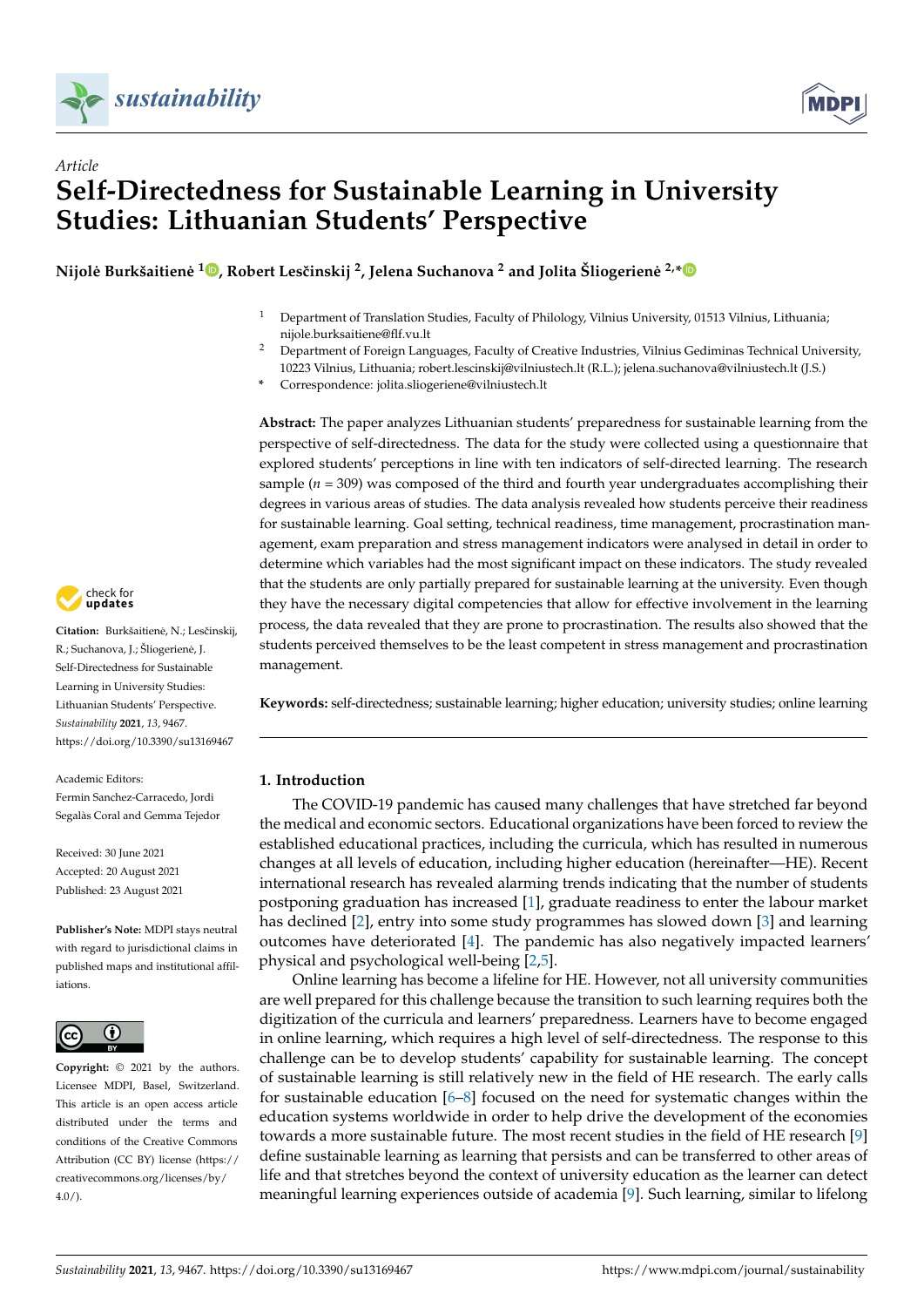and lifewide learning, goes beyond the acquired knowledge and developed skills. Instead, it is learning characterized by the continuous and purposeful development of the learner's ability to anticipate the need for the knowledge necessary for the future. On the other hand, it draws on the idea of "unlearning" of the knowledge no longer required, which allows the learner to improve and change the available "knowledge capital" actively.

Education research suggests that the concept of sustainable learning has not yet been thoroughly explored as a phenomenon because there exist substantial knowledge gaps when it comes to the interpretation of this phenomenon and its importance for a contemporary university. One of those gaps is related to the lack of research into student self-directedness for sustainable learning in HE. To the best of our knowledge, to date, research into student preparedness for sustainable learning from the perspective of selfdirectness as perceived by the students themselves has not yet been conducted. The present study was carried out to fill in this research gap. It contributes to this field of research by exploring Lithuanian students' preparedness for sustainable learning from the perspective of their self-directedness, which renders the current research unique in Lithuania even though its scope does not allow for wide generalization as it was conducted with the participation of only four Lithuanian universities. The aim of the present research is to establish the university students' preparedness for sustainable learning. To reach this aim, two following research objectives were set: The first research object is to analyse the extent of the students' self-directedness by investigating their perspectives on the indicators of self-directed learning as defined by Khiat [\[10\]](#page-12-2). The indicators included the following: goal setting, technical readiness, time management, procrastination management, notemaking capability, assignment preparation, research capability, online class readiness, exam readiness and stress management. The second research objective was to reveal the student-perceived challenges for self-directedness.

The present paper reports on the results of the research starting from a literature review, followed by the description of the research method. Then, the results are presented and discussed, and the implications for further research are outlined. Finally, conclusions are drawn.

## **2. Literature Review**

## *2.1. Transformative Learning for Sustainability in Higher Education*

Nowadays, the new roles of education and, in particular, the new role of HE have been widely analysed. It has been recognised that HE should contribute to the creation of a sustainable world and that in order to foster sustainability in HE, pedagogies should result in the shift from the learning process aimed at equipping students with the required knowledge and skills towards the learning process that educates students in becoming capable of determining their learning needs and to continuously develop them after leaving academia. In this context, transformative learning is pivotal. It can be viewed as an element of sustainable learning as it is based on active student participation in the process of learning, directed towards understanding the meaning of what is being learnt. It requires constant reflecting on what has been achieved and how one can improve; thus, it can be seen as learning "required to deconstruct the existing ways of knowing and understanding" [\[11\]](#page-12-3) (2769), which can help the learners move beyond the established practices, adapt to the constantly changing expectations and critically assess problems encountered in their professional careers.

The relevant literature illustrates that sustainability in HE can be achieved by making changes to study programmes and curricula [\[9–](#page-12-1)[14\]](#page-12-4), by fostering learners' competencies for sustainable development such as problem solving, critical and creative thinking, action competence and systems thinking [\[15](#page-12-5)[–18\]](#page-12-6) and by introducing pedagogies that foster transformative learning [\[19\]](#page-12-7).

According to the leading theorist of transformative learning Mezirow [\[18\]](#page-12-6), transformative learning "is learning that transforms problematic frames of reference—sets of fixed assumptions and expectations (habits of mind, meaning perspectives, mindsets)—to make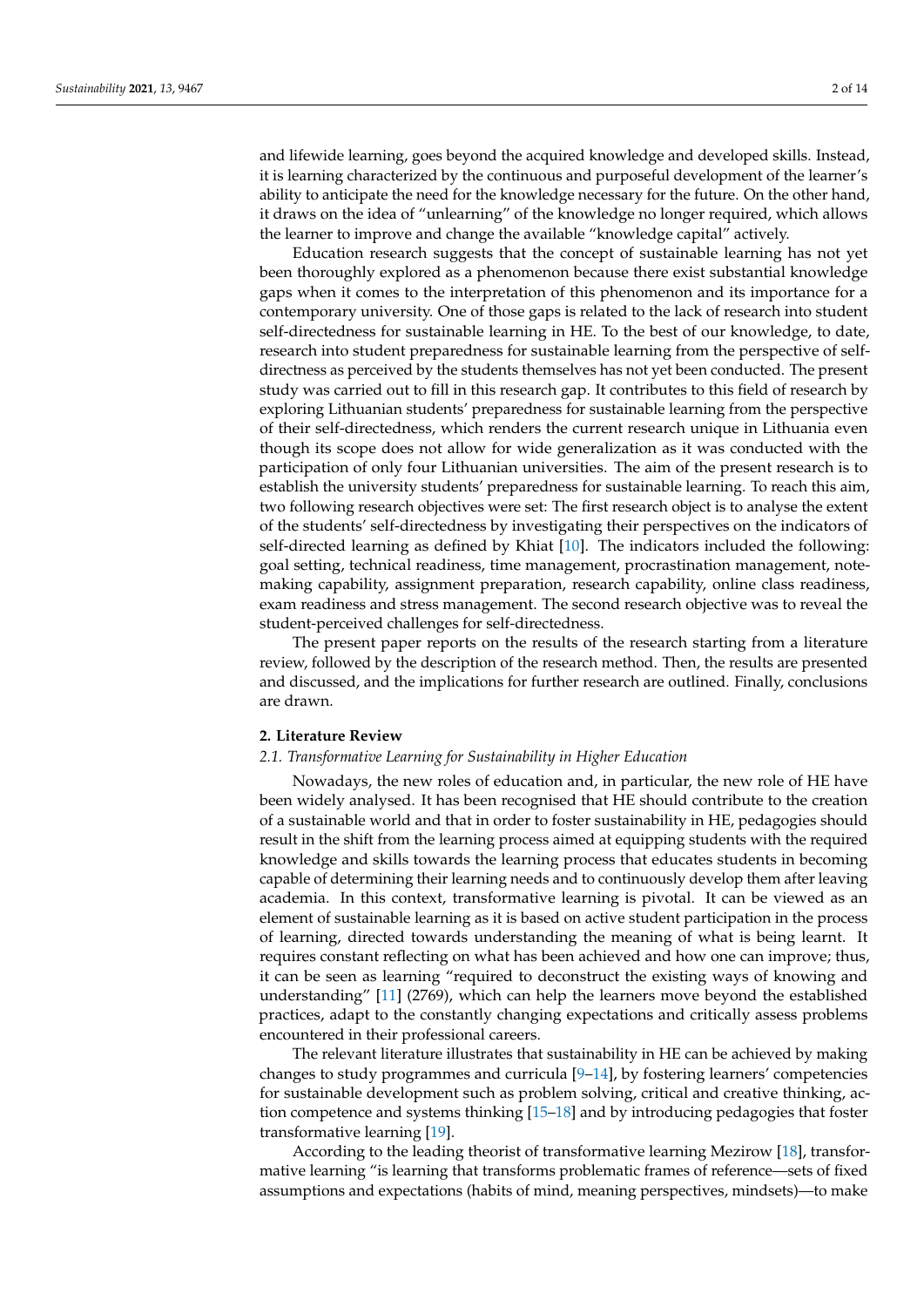them more inclusive, discriminating, open, reflective, and emotionally able to change" [\[18\]](#page-12-6) (58). Central in transformative learning is the distinction between instrumental and communicative learning [\[18\]](#page-12-6). The former is described as learning that is "about controlling and manipulating the environment, with emphasis on improving prediction and performance", whereas the latter refers "to understanding what someone means when they communicate with you. This understanding includes becoming aware of the assumptions, intentions and qualifications of the person communicating" (p. 59). Similarly, Sterling [\[19\]](#page-12-7) notes that learning that is content-focused and that is supported by the pedagogies of information transfer is learning about things, which does not involve deep levels of understanding as it does not question the learner's assumptions or beliefs. It is only when learners are encouraged to critically view their own assumptions and beliefs that they engage in transformative learning.

In their analysis of the nature of transformative learning, Blake, Sterling and Goodson [\[17\]](#page-12-8) draw on Bateson's model of three levels of learning and point out that the notion of transformative learning can be understood in two ways. On the one hand, it can be seen as learning in which a shift is made from the first level of learning (i.e., from "doing things better") to the second level of learning (i.e., to "doing better things"). On the other hand, it can be understood as learning characterized by a profound shift to the third level of learning (i.e., to "seeing things differently"), which is also called epistemic learning (5351–5352). This is what makes transformative learning particularly relevant for developing students' sustainable learning in HE.

The overview of the relevant literature shows that in order to achieve a shift toward transformative learning in HE, the role of educators and the educator-created conditions that are favourable for change are pivotal. It has been recognized that the main professional goal of the educator is to foster "the learner's skills, habit of mind, disposition, and will to become a more active and rational learner" [\[18\]](#page-12-6). This means that teaching should be aimed at supporting and encouraging the learner to adopt the approach to learning which requires active participatory engagement and reflecting on one's learning and achievement. Consequently, the outcomes of such learning reflect deep understanding of what has been learnt and are appropriate for sustainable development [\[20](#page-12-9)[–24\]](#page-12-10).

The literature also illustrates that due to the complexity of the changes that are a prerequisite for transformative learning to occur in HE, planning, facilitating and implementing them are challenges for all the parties involved, including HE institutions, academics and learners. On the one hand, the process of planning involves significant institutional preparations such as making holistic changes to study programmes and curricula so that HEIs are ready to implement transformative learning [\[13](#page-12-11)[–15\]](#page-12-5). On the other hand, to be able to support learners and to facilitate a shift toward transformative learning, teachers themselves should gain the necessary competencies and be ready to adopt changes in pedagogies. For example, they should be prepared to introduce the so-called multi-method approach to learning based on diverse teaching methods (both didactic and constructivist) aimed at fostering learners' competencies for sustainable development [\[17\]](#page-12-8). Finally, the implementation of changes is also challenging for learners as it can cause their resistance to or rejection of the changes [\[17\]](#page-12-8). Thus, in order to move toward transformative learning successfully, learners should be encouraged to actively engage in the process of learning and be trained to direct their learning. This could result in sustainable learning which involves ongoing, purposeful, responsive and proactive learning where the learner effectively builds and rebuilds his/her knowledge and skills base as circumstances change.

## *2.2. Self-Directed Learning in Higher Education*

The emphasis on learners' self-directedness in HE has increasingly grown during the last decades as it is believed to ensure successful participation in the process of studying. Thus, students are presumed to be self-directed learners in academia. However, the literature overview suggests that there is a need to support them in becoming such learners. It is reported that self-directedness is efficient only if learners have developed a self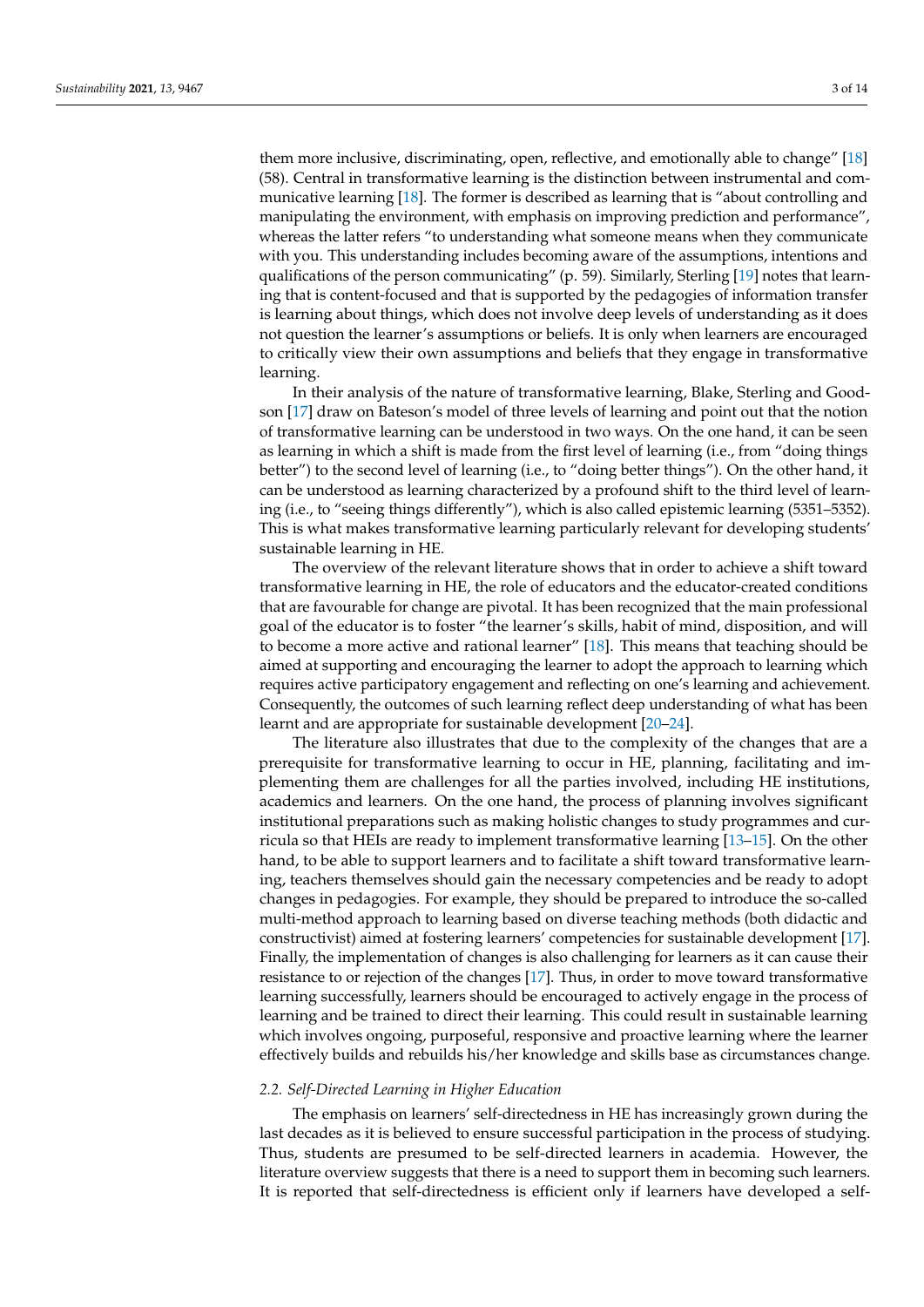regulated learning approach. It requires them to possess a strategic view on learning and high self-regulated learning skills (to establish their own needs, define distinct learning goals and use relevant methods and materials to achieve these goals) [\[10,](#page-12-2)[25](#page-12-12)[–28\]](#page-12-13). Selfdirected learners are those who manage not only to direct their studies but also to accept responsibility, to construct meaning and to cognitively monitor one's learning process [\[29\]](#page-12-14). To support students to become fully self-directed learners, the role of a teacher-facilitator is crucial and involves the development of "the self-directed learner as an autonomous and self-regulated learner" [\[29\]](#page-12-14).

According to Hiemstra [\[30\]](#page-12-15), self-direction is a term that takes into consideration external factors that motivate learners to take paramount responsibility as well as internal factors that incline learners to accept responsibility for their learning process. Internal and external factors of self-direction are balanced when the learning conditions correspond to self-directed learning opportunities that demonstrates a connection between self-directed learning and learner self-direction. Self-directed learning can be viewed as any accumulation of knowledge, development of skills, completion of tasks or self-development that a learner chooses on his own by using any approach or technique under any conditions at the appropriate time [\[31\]](#page-12-16).

According to Brookfield [\[32\]](#page-12-17), the driving force behind self-direction is the importance of the learner's ability to exercise control over all educational decisions. Thus, the learner sets the goals for learning and determines the required resources, methods and the criteria for evaluating the degree of success of any learning experience. In this sense, self-directed learning may be considered as an element of sustainable learning, as defined by Hays and Reinders [\[6\]](#page-11-5). According to Hays and Reinders [\[6\]](#page-11-5), sustainable learning builds on the philosophical foundation of the ideas of Walter Leal Filho et al. [\[33\]](#page-12-18). The authors (ibid.) define sustainable learning as learning that is retained (and may be transferable) after initial exposure to it and may involve a process of learning to learn. This implies that learners need to develop their self-directed learning capability, which allows them to identify what knowledge is required and how it may be obtained.

### **3. Research Method**

The research sample  $(n = 309)$  was composed of the third and fourth year undergraduates accomplishing their degrees in various areas of studies, including technological sciences, social sciences and humanities at four universities in Lithuania. Out of the total respondents, 50.8 % were in their third year, while 49.2 % were in their fourth year of studies. A little under 80 % of respondents had some work experience (1–≥5 years).

The data for the study were collected during the period of January–April 2021 by using the statements from the questionnaire developed by Khiat [\[10\]](#page-12-2). The author's permission was sought before launching the survey on Google Forms.

The original questionnaire consisted of 66 questions covering eleven indicators of selfdirectedness that measured students' perceived competence level in self-directed learning. The current study did not consider the questions related to students' preparedness for face-to-face classes/seminars which were under the eleventh indicator [\[10\]](#page-12-2) (p. 46) as the respondents were studying online. Thus, ten indicators comprising 60 statements were selected for the current research study. In addition, a few open-ended questions complementing the data were included in the questionnaire. The answers to the openended questions will be analysed and presented in forthcoming papers.

The Likert scale ranging from 1 (strongly disagree) to 7 (strongly agree) was used. While computing the results, some values were inverted since some questions were presented in the negative form.

The collected data were analysed using SPSS (Version 25). Descriptive statistics were employed in order to provide summaries about the sample and measure, correlation analysis (Spearman's *rho*) was performed to determine relationships between the variables and indicators and non-parametric tests (Chi-square, Mann–Whitney U test, Kruskal–Wallis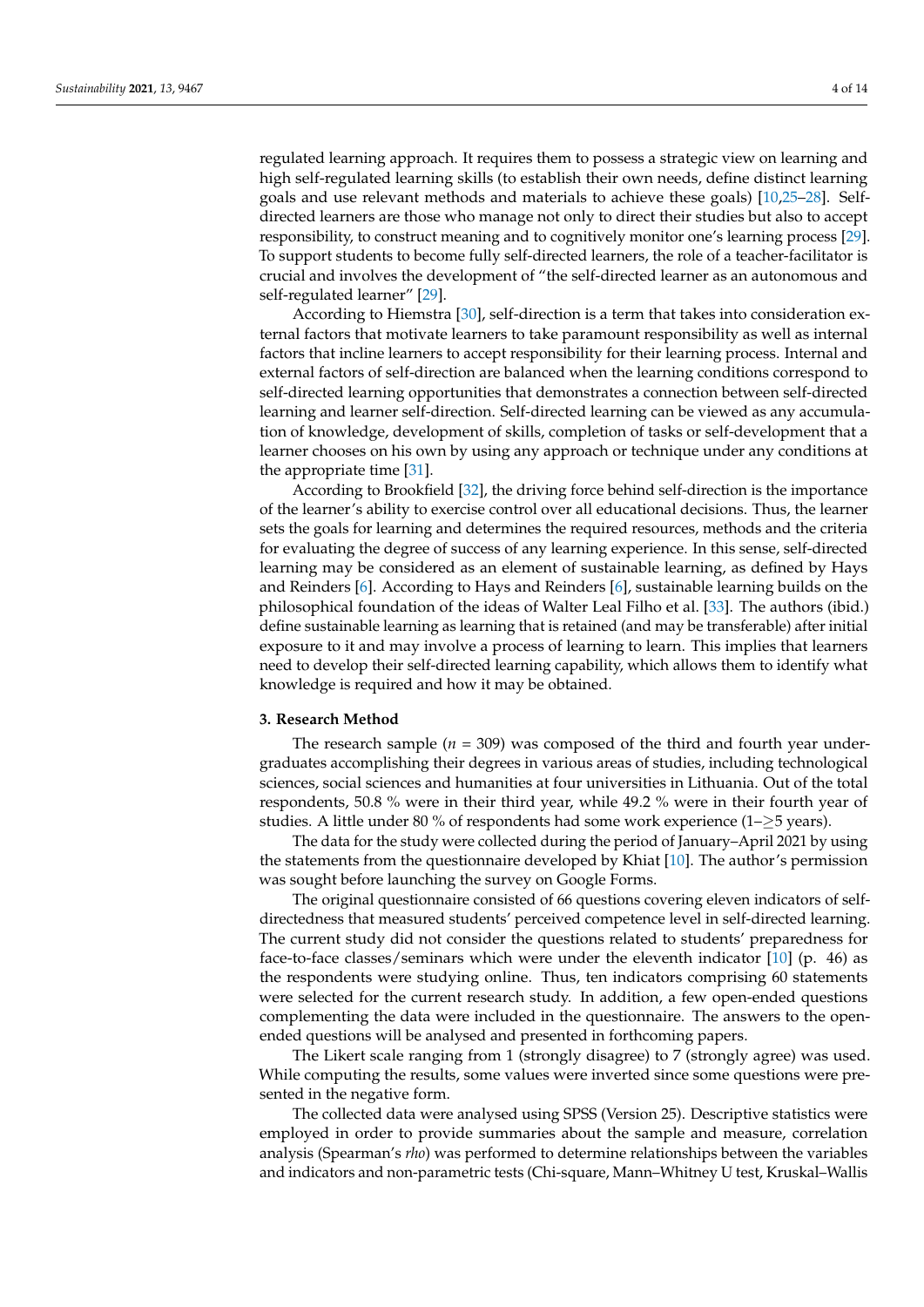H test) and ANOVA analysis were used to determine statistically significant differences. The significance threshold applied in this study is  $p < 0.05$ .

analysis (Spearman's *rho)* was performed to determine relationships between the varia-

The research was conducted ethically. The questionnaire did not collect any personal The research was conducted ethically. The questionnaire did not collect any perdata that could potentially identify the respondents. The preamble to the questionnaire explained the purpose of the questionnaire and informed respondents on the amount of time required to complete the survey. Informed consent was obtained from all subjects involved in the study. The study was conducted according to the guidelines of the Declaration of Helsinki. Ethical review and approval were not necessary.

# **4. Results 4. Results**

In order to establish the consistency of the indicators investigated in the paper, the In order to establish the consistency of the indicators investigated in the paper, the Cronbach alpha coefficient was calculated, and a high level of internal consistency was Cronbach alpha coefficient was calculated, and a high level of internal consistency was established (Cronbach alpha = 0.88). The participants' demographic data regarding their established (Cronbach alpha = 0.88). The participants' demographic data regarding their study year, gender or the study programme were excluded from the calculation as they study year, gender or the study programme were excluded from the calculation as they were not significant for the research results. were not significant for the research results.

# *4.1. Students' Perspectives on Readiness for Self-Directed Learning 4.1. Students' Perspectives on Readiness for Self-Directed Learning*

Data analysis revealed how the students perceived their readiness for self-directed Data analysis revealed how the students perceived their readiness for self-directed learning according to ten indicators, which are shown in Figure [1.](#page-4-0) learning according to ten indicators, which are shown in Figure 1.

<span id="page-4-0"></span>

**Figure 1.** The average scores of self-directed learning indicators. **Figure 1.** The average scores of self-directed learning indicators.

Most indicators investigated in this study had scores above four (where four—neither agree nor disagree). The only notable exception in this respect was stress management  $(3.26)$ . The results suggest that the students had confidence (score is  $>5$ ) in their notetaking capability (5.05), assignment preparation capability (5.29) and that the extent of their technical readiness was high (5.94). The latter finding was unexpected, since the transition to online learning is commonly associated with challenges of a technical manner by researchers, practitioners and policy makers alike.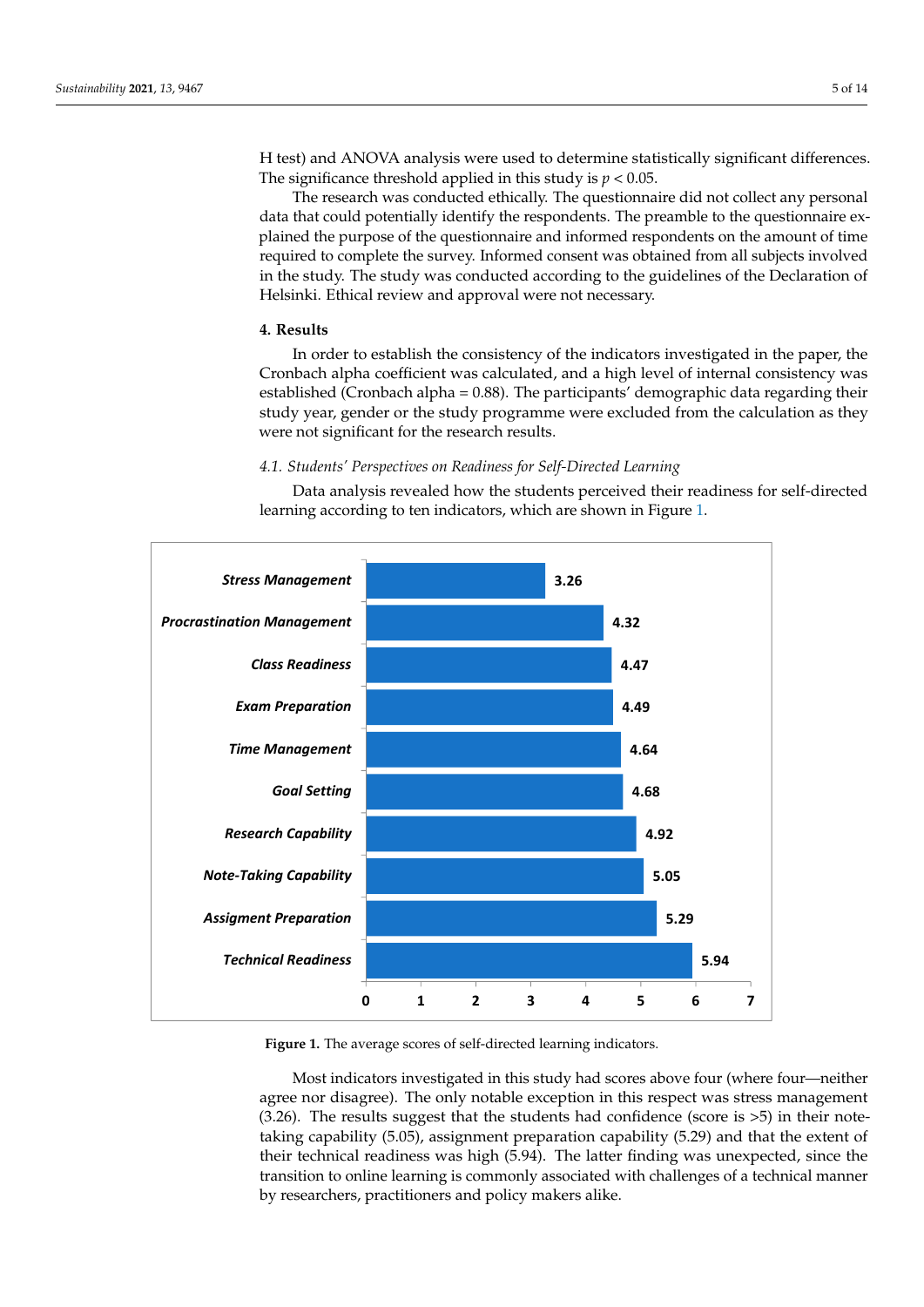Procrastination management (4.32), class readiness (4.47), exam preparation (4.49), time management (4.64), goal setting (4.68) and research capability (4.92) all had scores between four and five, which may suggest a certain degree of student preparedness regarding these factors of self-directedness; however, it may also hint at the lack of confidence and/or certain difficulties related to these indicators.

The data also suggest certain dependencies. In the age of online learning, assignment preparation and note-taking capabilities may be seen as linked with the students' technical readiness. Statistical analysis also revealed a correlation between technical readiness and note-taking capability (*rho* = 0.236; *p* = 0.000) and assignment preparation (*rho* = 0.249;  $p = 0.000$ .

However, the results showed that technical readiness did not mitigate anxiety and stress caused by online learning. Despite being prepared to deal with the technological challenges of online learning, students nonetheless failed to cope with personal stress.

The students' perceptions regarding their capability of goal setting, technical readiness, time management, procrastination management, exam preparation and stress management were analysed in order to determine the variables attributed to these indicators having the most significant impact on them.

The results of the study showed statistically significant correlations, including the established statistically significant correlation between the main indicators for self-directed learning such as "goal setting", "time management" (*rho* = 0.595 \*\*; *p* = 0.000) and "procrastination management" (*rho* = 0.522 \*\*; *p* = 0.000). The variable "goal setting" correlated with all variables (see Table [1\)](#page-6-0), demonstrating that all indicators for self-directed learning had a strong relationship and made an impact on student ability to take control over the learning process.

The statistical analysis (Spearman's *rho*) of the variables of the indicator "goal setting" disclosed the following ranking of variables: "*knowing what to achieve from the programme*" (*rho* = 0.726 \*\*; *p* = 0.000), "*not knowing why the degree programme has been chosen*" (*rho* = 0.715 \*\*; *p* = 0.000), "*being at a loss what should be learnt*" (*rho* = 0.676 \*\*; *p* = 0.000), "*setting targets for assignments and examinations*" (*rho* = 0.648 \*\*; *p* = 0.000), "*seeing the benefits from completing the study programme*" (*rho* = 0.581 \*\*) and "*not monitoring how much has been achieved*" (*rho* = 0.514 \*\*; *p* = 0.000).

What is noteworthy is the fact that student technical readiness was not linked with the indicators such as time management, procrastination management or stress management. A statistically significant correlation was found between the variables representing "technical readiness" and "exam preparation" ( $rho = 0.264$  \*\*;  $p = 0.000$ ), indicating that technical readiness was an important indicator for student self-directedness, particularly during examination sessions.

Further analysis of the variables of the indicator "technical readiness" demonstrated that the variables ranked in the following order: "*having problems using computer*" (*rho* = 0.705 \*\*; *p* = 0.000), "*feeling intimidated using the Internet*" (*rho* = 0.693 \*\*; *p* = 0.000), "*trying to avoid computer-based study work*" (*rho* = 0.657 \*\*; *p* = 0.000), "*feeling comfortable using a computer*" (*rho* = 0.638<sup>\*\*</sup>;  $p = 0.000$ ), "seeing life more interesting using the internet" (*rho* = 0.554<sup>\*\*</sup>;  $p = 0.000$ , "using social media regularly" (rho = 0.397 \*\*;  $p = 0.000$ ), etc. The data demonstrate that respondents felt comfortable using the hardware and software required for online learning but are not necessarily comfortable when using social networks.

An investigation into the indicator "time management" revealed that the variables were ranked as follows: "*finding time to study materials*" (*rho* = 0.737 \*\*; *p* = 0.000), "*setting enough time for examinations and assignments*" (*rho* = 0.706 \*\*; *p* = 0.000), "*not knowing what to study*" (*rho*= 0.640 \*\*; *p* = 0.000), "*not submitting assignments on time*" (*rho* = 0.634 \*\*; *p* = 0.000), "*planning what to learn*" (*rho* = 0.598 \*\*; *p* = 0.000) and "*feeling to have too much to accomplish*"  $(rho = 0.552 \cdot \cdot \cdot; p = 0.000)$ . While student responses indicate they are able to make time for studying course materials, it seems that the respondents are also prone to postponing some of the assignments until the end of the term.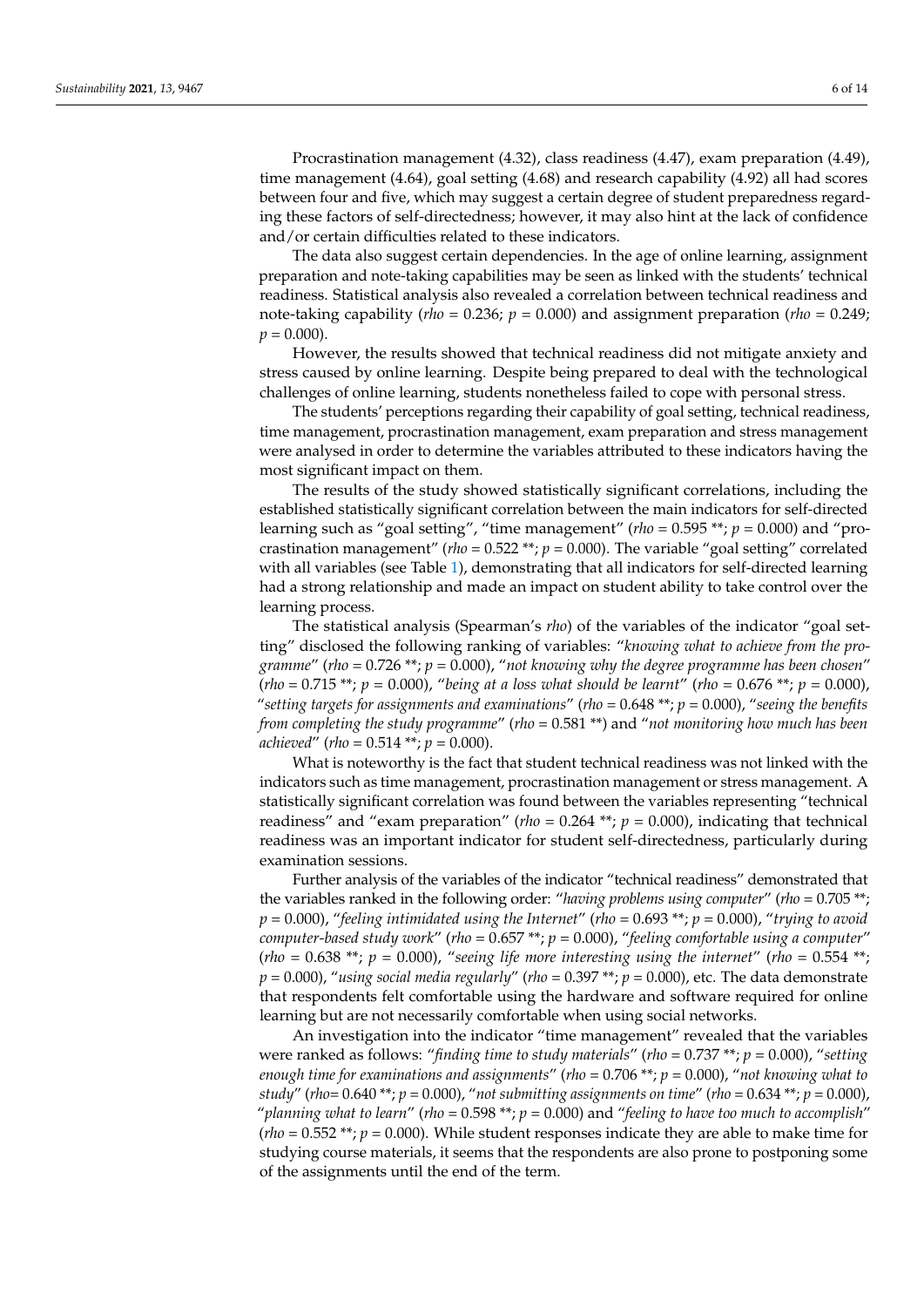|                   |                                  |                            |           | D1_Goal_Setting D2_Technical_Readiness |           | D3_Time_Management D4_Procrastination_Management D9_Exam_Preparation |            | D10_Stress_Management |
|-------------------|----------------------------------|----------------------------|-----------|----------------------------------------|-----------|----------------------------------------------------------------------|------------|-----------------------|
| Spearman's<br>rho | D1_Goal_Setting                  | Correlation<br>Coefficient | 1.000     | $0.165**$                              | $0.595**$ | $0.522**$                                                            | $0.434**$  | $0.347**$             |
|                   |                                  | Sig. (2-tailed)            |           | 0.004                                  | 0.000     | 0.000                                                                | 0.000      | 0.000                 |
|                   |                                  | N                          | 309       | 309                                    | 309       | 309                                                                  | 309        | 309                   |
|                   | D2_Technical_<br>Readiness       | Correlation<br>Coefficient | $0.165**$ | 1.000                                  | $0.142*$  | $-0.029$                                                             | $0.264$ ** | 0.041                 |
|                   |                                  | Sig. (2-tailed)            | 0.004     |                                        | 0.012     | 0.610                                                                | 0,000      | 0.472                 |
|                   |                                  | N                          | 309       | 309                                    | 309       | 309                                                                  | 309        | 309                   |
|                   | D3 Time<br>Management            | Correlation<br>Coefficient | $0.595**$ | $0.142*$                               | 1.000     | $0.611**$                                                            | $0.429**$  | $0.310**$             |
|                   |                                  | Sig. (2-tailed)            | 0.000     | 0.012                                  |           | 0.000                                                                | 0.000      | 0.000                 |
|                   |                                  | N                          | 309       | 309                                    | 309       | 309                                                                  | 309        | 309                   |
|                   | D4 Procrastination<br>Management | Correlation<br>Coefficient | $0.522**$ | $-0.029$                               | $0.611**$ | 1.000                                                                | $0.209**$  | $0.332**$             |
|                   |                                  | Sig. (2-tailed)            | 0.000     | 0.610                                  | 0.000     |                                                                      | 0.000      | 0.000                 |
|                   |                                  | N                          | 309       | 309                                    | 309       | 309                                                                  | 309        | 309                   |
|                   | D9 Exam<br>Preparation           | Correlation<br>Coefficient | $0.434**$ | $0.264$ **                             | $0.429**$ | $0.209**$                                                            | 1.000      | $0.404**$             |
|                   |                                  | Sig. (2-tailed)            | 0.000     | 0.000                                  | 0.000     | 0.000                                                                |            | 0.000                 |
|                   |                                  | ${\bf N}$                  | 309       | 309                                    | 309       | 309                                                                  | 309        | 309                   |
|                   | D10 Stress<br>Management         | Correlation<br>Coefficient | $0.347**$ | 0.041                                  | $0.310**$ | $0.332**$                                                            | $0.404**$  | 1.000                 |
|                   |                                  | Sig. (2-tailed)            | 0.000     | 0.472                                  | 0.000     | 0.000                                                                | 0.000      |                       |
|                   |                                  | $\mathbf N$                | 309       | 309                                    | 309       | 309                                                                  | 309        | 309                   |

**Table 1.** Correlations between indicators of self-directed learning.

<span id="page-6-0"></span>\*\*. Correlation is significant at the 0.01 level (2-tailed). \*. Correlation is significant at the 0.05 level (2-tailed).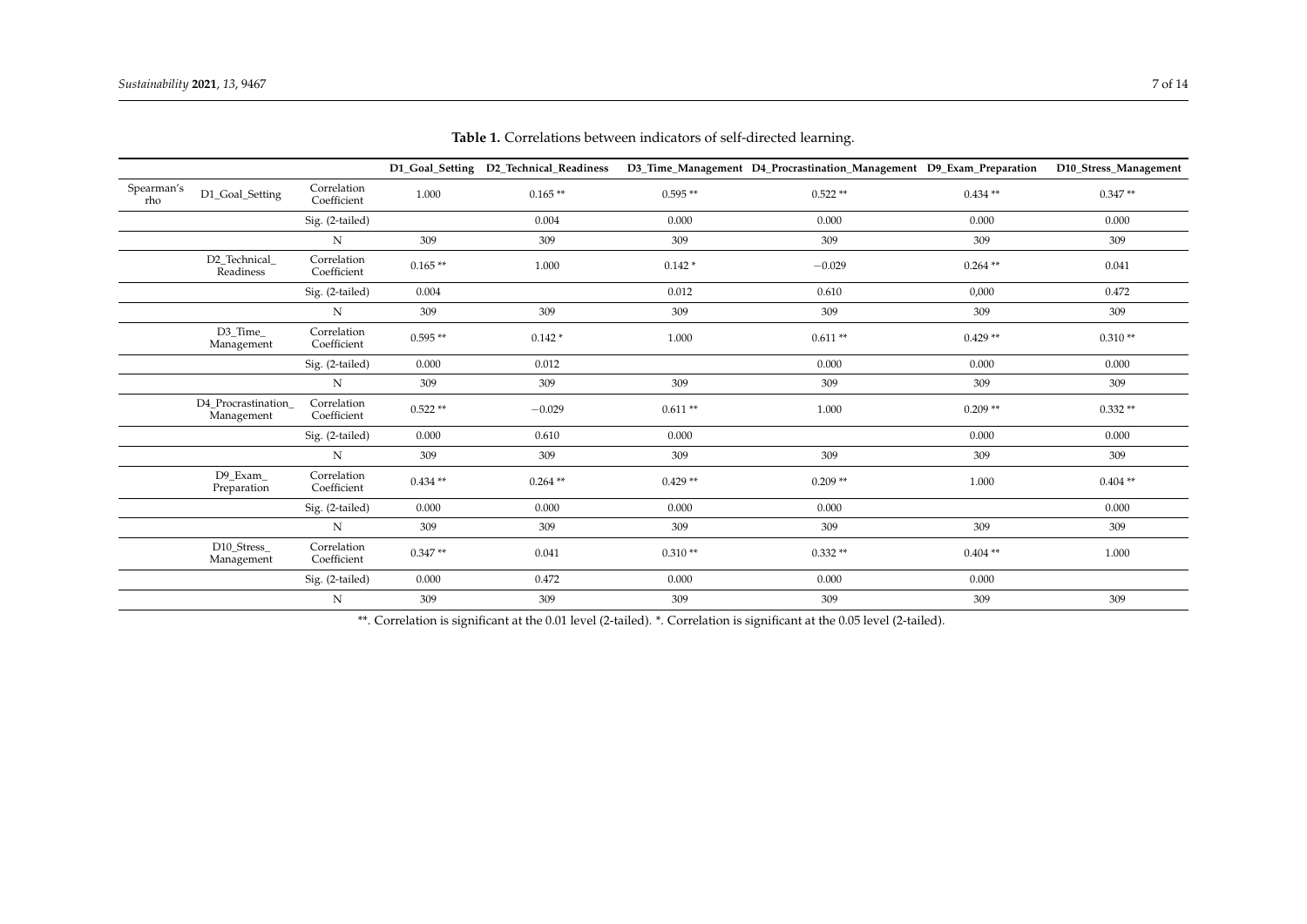The variables attributed to the indicator "procrastination management" were ranked as follows: "*finding excuses for not studying*" (*rho* = 0.789 \*\*; *p* = 0.000), "*keeping postponing tasks*" (*rho* = 0.768 \*\*; *p* = 0.000), "*preferring doing other things instead of studying*" (*rho* = 0.748 \*\*; *p* = 0.000), "*following study schedule*" (*rho* = 0.704 \*\*; *p* = 0.000), "*persisting in finishing uncompleted tasks"(rho* =  $0.545$  \*\*;  $p = 0.000$ ) and "*finding studying for a course a priority"(rho* = 0.526  $**$ ;  $p = 0.000$ ). These results are in line with the findings discussed for the previous indicator, i.e., the students admit postponing assignments until the end of the term. Such procrastination creates time management problems.

The variables attributed to the indicator "exam preparation" were ranked as follows: "*feeling confident taking tests and examinations*" (*rho* = 0.742 \*\*; *p* = 0.000), "*doing badly in tests and examinations*" (*rho* = 0.716 \*\*; *p* = 0.000), "*not understanding questions in tests and examinations*" (*rho* = 0.708 \*\*; *p* = 0.000), "*being able to complete tests and examinations*" (*rho* = 0.686 \*\*), "*being able to remember facts and knowledge*" (*rho* = 0.620 \*\*; *p* = 0.000) and "*being nervous during examinations*" (*rho* = 0.544 \*\*, *p* = 0.000). The sample consisted of the third and fourth year students who, at this stage of studies, are expected to know how to prepare for examinations. However, the data analysis reveals that some students still performed badly in tests and exams and that taking tests still caused some stress.

It has already been reported that the only indicator that was remarkably distinctive was that of "stress management"; thus, every single variable attributed to this indicator was analysed separately (see Table [2\)](#page-8-0).

The obtained results showed that the students who felt motivated whenever they studied loved attending classes (*rho* = 0.610 \*\*; *p* = 0.000). However, despite being motivated, they were also physically exhausted ( $rho = 0.410$  \*\*;  $p = 0.000$ ), or they feared that they were not performing well for their assignments ( $rho = 0.249$ <sup>\*\*</sup>;  $p = 0.000$ ). A statistically significant correlation was established between the variables measuring students' fear of not performing well for tasks and not meeting the expectations in their studies (*rho* = 0.597 \*\*;  $p = 0.000$ ), suggesting that the students felt stressed while studying online and lost confidence if the set goals were not reached. The analysis of the variables attributed to the indicator "stress management" revealed that the variables were ranked as follows: "*Fear of not doing well*" (*rho* = 0.634 \*\*; *p* = 0.000), "*feel motivated*" (*rho* = 0.632 \*\*; *p* = 0.000), "*demoralized when not meeting the expectations*" (*rho* = 0.572 \*\*; *p* = 0.000), "*physically drained*" (*rho* = 0.553 \*\*; *p* = 0.000), "*love attending classes*" (*rho* = 0.491 \*\*; *p* = 0.000) and "*not worry about not submitting*" (*rho* = 0.388 \*\*; *p* = 0.000) (see Table [2\)](#page-8-0).

The authors agree that the dependencies investigated above may have been influenced by certain demographic factors, one of which is student work experience. Since the current paper finds sustainable learning encompassing both lifelong and life-wide learning, exploring the impact of student activities work experience may shed some light on how student self-directedness is influenced by their involvement in work organizations.

The results of the present study demonstrate that a vast majority of the surveyed respondents had some work experience (see Table [3\)](#page-9-0).

Furthermore, the Kruskal–Wallis H test performed on the data showed that depending on the students' work experience, there was a statistically significant difference regarding certain aspects of goal setting. For instance, respondents knew what they wanted from the study programme  $\chi^2$  (2) = 10.372,  $p = 0.016$ , with a mean rank score of 110.69 for respondents with under a year of work experience, 124.73 for respondents with 1–3 years of work experience, 125.06 for students with 3–5 years of work experience and 163.02 for respondents with more than 5 years of work experience. Similarly, work experience had an impact on specific variables attributed to the indicator of technical readiness, exam preparation and stress management.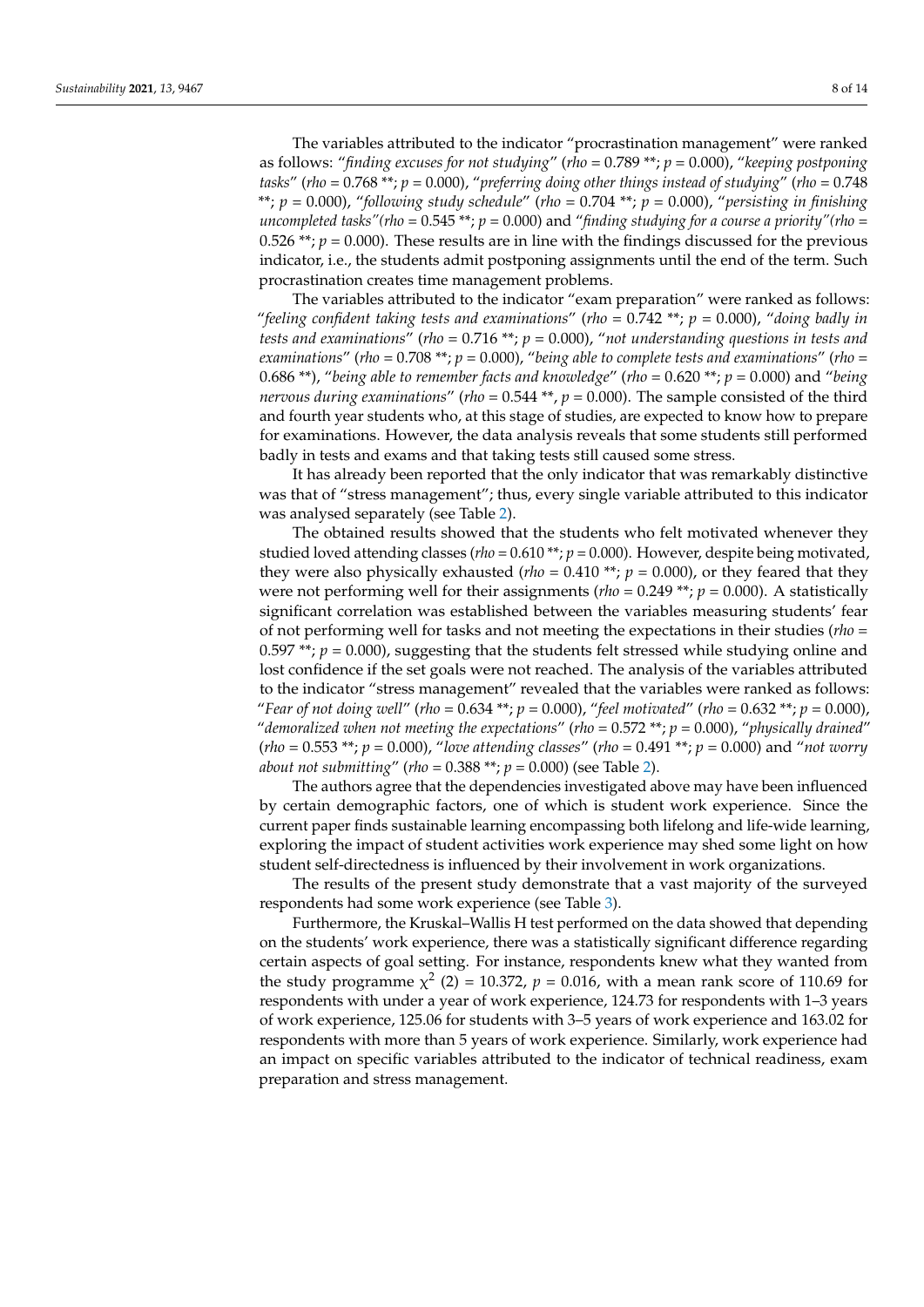|                   |                                                                                               |                            | <b>I</b> Love Attending<br>Classes. | I Am Physically<br>Drained When I<br>Am Studying. | I Feel Motivated<br><b>Whenever I Am</b><br>Studying. | I Fear Not Doing<br>Well for My<br>Assignments<br>/Assessments. | <b>I Am Demoralised</b><br>When I Do Not Meet the<br><b>Expectations I Set for</b><br>Myself in My Studies. | I Do Not Worry about<br>Not Submitting My<br>Assignment on Time. |
|-------------------|-----------------------------------------------------------------------------------------------|----------------------------|-------------------------------------|---------------------------------------------------|-------------------------------------------------------|-----------------------------------------------------------------|-------------------------------------------------------------------------------------------------------------|------------------------------------------------------------------|
| Spearman's<br>rho | I love attending classes.                                                                     | Correlation<br>Coefficient | 1.000                               | $0.302**$                                         | $0.610**$                                             | $-0.014$                                                        | $-0.083$                                                                                                    | $-0.143*$                                                        |
|                   |                                                                                               | Sig. (2-tailed)            |                                     | 0.000                                             | 0.000                                                 | 0.810                                                           | 0.145                                                                                                       | 0.012                                                            |
|                   |                                                                                               | N                          | 309                                 | 309                                               | 309                                                   | 309                                                             | 309                                                                                                         | 309                                                              |
|                   | I am physically drained<br>when I am studying.                                                | Correlation<br>Coefficient | $0.302**$                           | 1.000                                             | $0.410**$                                             | $0.249**$                                                       | $0.144*$                                                                                                    | $-0.043$                                                         |
|                   |                                                                                               | Sig. (2-tailed)            | 0.000                               |                                                   | 0.000                                                 | 0.000                                                           | 0.011                                                                                                       | 0.456                                                            |
|                   |                                                                                               | $\mathbf N$                | 309                                 | 309                                               | 309                                                   | 309                                                             | 309                                                                                                         | 309                                                              |
|                   | I feel motivated<br>whenever I am studying.                                                   | Correlation<br>Coefficient | $0.610**$                           | $0.410**$                                         | 1.000                                                 | 0.107                                                           | 0.083                                                                                                       | $-0.014$                                                         |
|                   |                                                                                               | Sig. (2-tailed)            | 0.000                               | 0.000                                             |                                                       | 0.060                                                           | 0.144                                                                                                       | 0.811                                                            |
|                   |                                                                                               | N                          | 309                                 | 309                                               | 309                                                   | 309                                                             | 309                                                                                                         | 309                                                              |
|                   | I fear not doing well for<br>my assignments<br>/assessments.                                  | Correlation<br>Coefficient | $-0.014$                            | $0.249**$                                         | 0.107                                                 | 1.000                                                           | $0.597**$                                                                                                   | $0.278**$                                                        |
|                   |                                                                                               | Sig. (2-tailed)            | 0.810                               | 0.000                                             | 0.060                                                 |                                                                 | 0.000                                                                                                       | 0.000                                                            |
|                   | I am demoralised when I<br>do not meet the<br>expectations I set for<br>myself in my studies. | ${\rm N}$                  | 309                                 | 309                                               | 309                                                   | 309                                                             | 309                                                                                                         | 309                                                              |
|                   |                                                                                               | Correlation<br>Coefficient | $-0.083$                            | $0.144*$                                          | 0.083                                                 | $0.597**$                                                       | 1.000                                                                                                       | $0.324$ **                                                       |
|                   |                                                                                               | Sig. (2-tailed)            | 0.145                               | 0.011                                             | 0.144                                                 | 0.000                                                           |                                                                                                             | 0.000                                                            |
|                   | I do not worry about not<br>submitting my<br>assignment on time.                              | ${\rm N}$                  | 309                                 | 309                                               | 309                                                   | 309                                                             | 309                                                                                                         | 309                                                              |
|                   |                                                                                               | Correlation<br>Coefficient | $-0.143*$                           | $-0.043$                                          | $-0.014$                                              | $0.278**$                                                       | $0.324**$                                                                                                   | 1.000                                                            |
|                   |                                                                                               | Sig. (2-tailed)            | 0.012                               | 0.456                                             | 0.811                                                 | 0.000                                                           | 0.000                                                                                                       |                                                                  |
|                   |                                                                                               | N                          | 309                                 | 309                                               | 309                                                   | 309                                                             | 309                                                                                                         | 309                                                              |

**Table 2.** Correlations between variables of stress management indicator.

<span id="page-8-0"></span>\*\*. Correlation is significant at the 0.01 level (2-tailed). \*. Correlation is significant at the 0.05 level (2-tailed).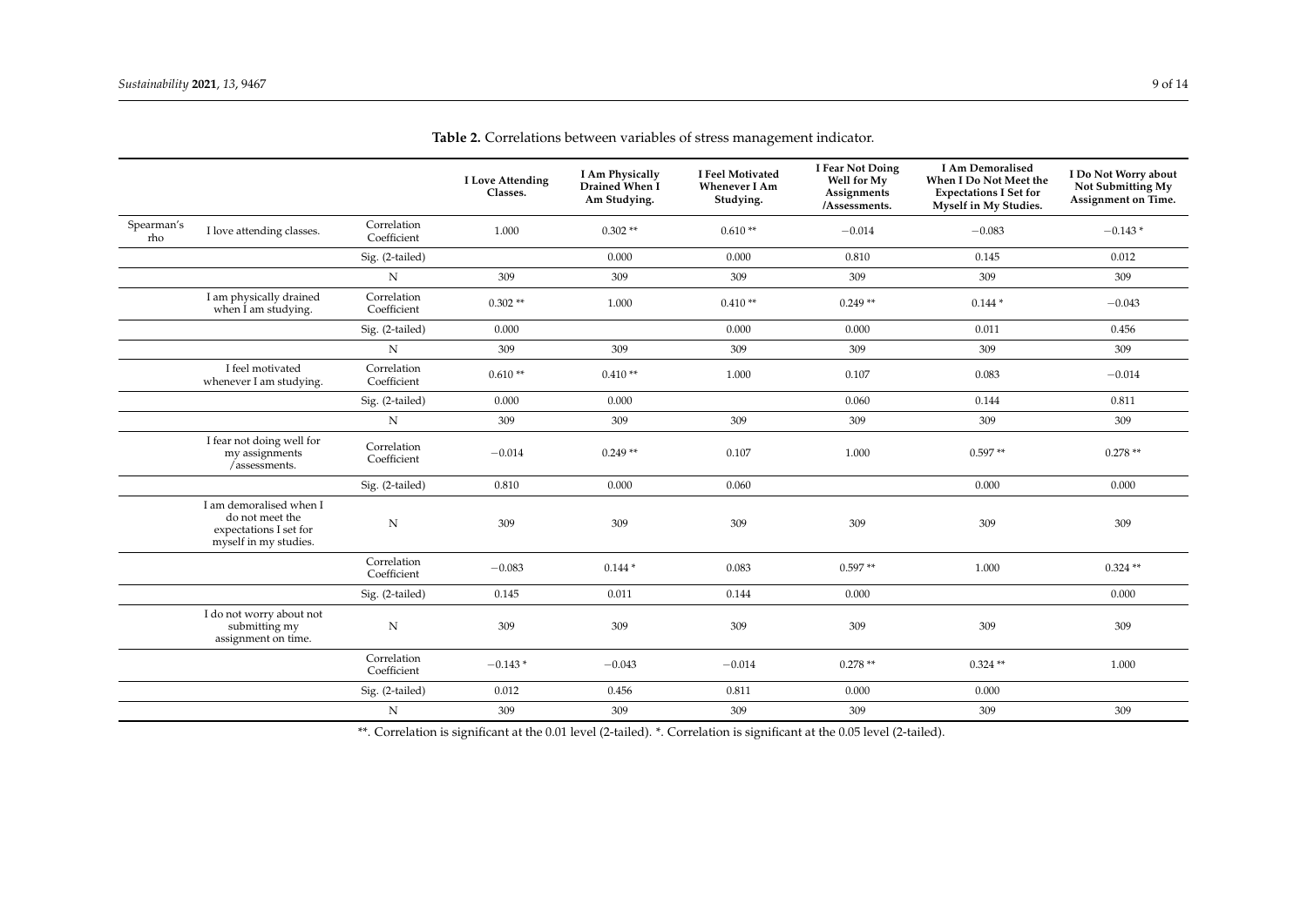| Have You Ever Worked during Your Studies? | n   | Mean Rank | <b>Sum of Ranks</b> |
|-------------------------------------------|-----|-----------|---------------------|
| No                                        | 63  | 129.30    | 8146.00             |
| Yes                                       | 246 | 161.58    | 39.749.00           |
| Total                                     | 309 |           |                     |

<span id="page-9-0"></span>**Table 3.** The number of respondents with work experience.

## *4.2. Challenges for Students' Self-Directedness*

The analysis of variance (ANOVA) showed the statistical significance of differences  $(F = 4.208; p = 0.000)$  between the variables describing how students monitor the level of their achievements and how they feel about what should be learnt during the course. The above-mentioned variables are attributed to the indicator "goal setting". ANOVA calculation also revealed a statistically significant relationship between the variables demonstrating whether the students knew what they are supposed to do when studying and whether they realized what was required from them during tests and examinations  $(F =$ 12.117;  $p = 0.000$ ). These findings indicate that the respondents found it difficult to monitor their learning process and that they experience challenges during the exams or tests. Analysis of the indicator "preparation for classes" did not reveal similar findings; hence, an assumption can be made that additional pressure from the exams hinders students' self-directedness.

What is worthy of discussion is the students' perception of what information presented in class is relevant and how they coped with its abundance. Statistically significant differences  $(F = 5.071; p = 0.000)$  were revealed between the variables describing how students deal with looking for information for online presentations and how they feel when they fail to meet the expectations in their studies. The challenge to pick up the most crucial information results in students' inability to manage stress. The findings show that after the transition to online learning, procrastination management was also challenging for students. Students were expected to have a certain degree of self-directedness, as the sample consisted of third and fourth year students. The discovered relationships between variables measuring students' attitudes towards postponing the designated tasks and finding excuses for not studying  $(F = 40.090; p = 0.000)$  indicate that procrastination was a problematic issue, which resulted in the inability to self-direct their studies.

#### **5. Discussion**

The study shows that the majority of the surveyed students perceived they were best prepared for the elements of self-directed learning that required a certain degree of technological preparation (technical readiness, assignment preparation and note-taking capability), which means that the students had the much needed technological skills for self-directed learning while studying online. This is in line with the results of other researchers [\[34–](#page-12-19)[37\]](#page-12-20) who found that students have the necessary skills, infrastructure and solutions required for online learning.

However, Martin, Stamper and Flowers [\[34\]](#page-12-19) noted that, even before the COVID-19 pandemic, technical readiness alone did not guarantee a successful online learning experience. Such findings are consistent with the results of the present research study.

The study conducted by Khiat [\[10\]](#page-12-2) revealed that the students had more confidence regarding the indicators of "time management" and "procrastination management" (4.99 and 4.97, respectively). The current study draws its data on the survey completed during the pandemic. Thus, as it could be expected, the mean scores for the "time management" and "procrastination management" indicators are lower (4.64 and 4.32, respectively). The students seem to lack a sufficiently developed degree of self-directedness that would allow them to stay on track with the learning, not get distracted and complete their assignments. Zureick, Burk-Rafel, Purkiss and Hortsch [\[38\]](#page-12-21) warned against the dangerous impact that distractions had on students during video classes. The warning is as relevant as ever, with all the classes relying on the students staying focused on their screens. Different distractions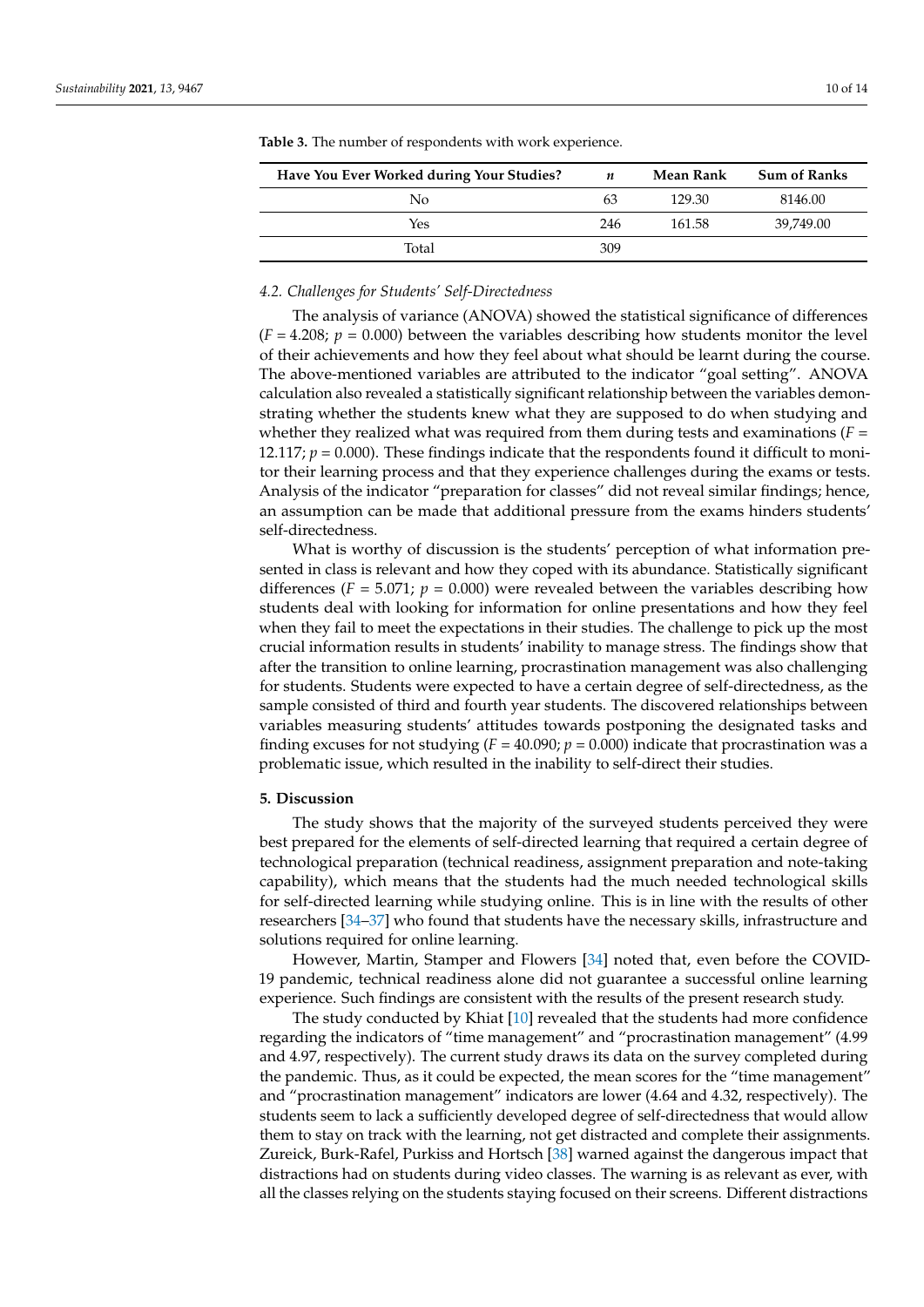can result in procrastination, and procrastination can result in a build-up of unfinished assignments, resulting in psychological discomfort before and during the examination session.

Procrastination is not the only aspect that explains the students' difficulty to manage stress. Sahu [\[2\]](#page-11-1) voiced concerns regarding the impact of COVID-19 on their mental and physical health. The lack of face-to-face communication and being in isolation are known to cause anxiety among learners [\[39,](#page-13-0)[40\]](#page-13-1). Interestingly enough, this anxiety is not the result of a technical ineptitude, i.e., no correlation between stress management and technical readiness was established in the current study. Instead, stress is caused by procrastination and a lack of time management capability. This finding is consistent with the findings of Limone et al. [\[41\]](#page-13-2): Anxiety rising from a failure to keep up with the learning process and the piling up workload may cause students to lose confidence in their ability to manage their learning and eventually resulting in failure to direct their learning. The findings of the current study suggest that helping students reduce their stress levels may develop students' self-directedness.

Larson et al. [\[42\]](#page-13-3) reported a favourable effect of simulated working environments on student self-directed learning. The findings presented in the current paper also suggest that involvement in real work organizations can positively affect specific aspects of selfdirectedness, such as time management and preparation for classes. As the majority of the present research participants had some work experience (ranging from 1 to  $\geq$  5 years), the authors consider that further investigation is required to determine the full extent of the influence of student employment on their self-directedness.

The present study identified stress management as one of the most problematic factors of self-directedness for sustainable learning. Thus, further research is recommended to determine its exact causes. This would deepen our understanding of the possible actions aimed at improving sustainable learning in HE by enhancing the university students' self-directed learning.

#### **6. Conclusions**

The present study aimed at establishing Lithuanian university students' preparedness for sustainable learning. For this purpose, the extent of their self-directedness was explored by analysing their perspectives on ten indicators of self-directed learning and by investigating the challenges for self-directedness as perceived by the students.

The general conclusion of the research study is that the study participants were only partially prepared for sustainable learning, which requires a high level of self-directedness and that is a transformative learning experience involving a great deal of effort, flexibility and engagement on the students' behalf. The findings show that the study participants were best prepared in terms of their digital competencies (technical readiness, note-taking capability and assignment preparation capability). Such preparedness allows for effective involvement in the learning process and is relevant for self-directed learning. However, it should be borne in mind that even though digital competencies are essential for selfdirectedness in online learning, they alone cannot support sustainable learning.

It can also be concluded that, on the one hand, the students had a certain degree of preparedness regarding their research capability, the capability of goal setting, time management, exam preparation, online class readiness and procrastination management. On the other hand, these findings also suggest that the students faced some difficulties. More specifically, self-directedness in learning is a complex construct, which requires students to set goals for their learning and to pursue them constructively and consistently. The findings show that some students lacked confidence and/or faced some challenges regarding goal setting, e.g., some students did not understand what they had to do or what was required of them during the course and some did not monitor their progress at different stages of the course, while some did not understand what was required of them while taking tests or exams.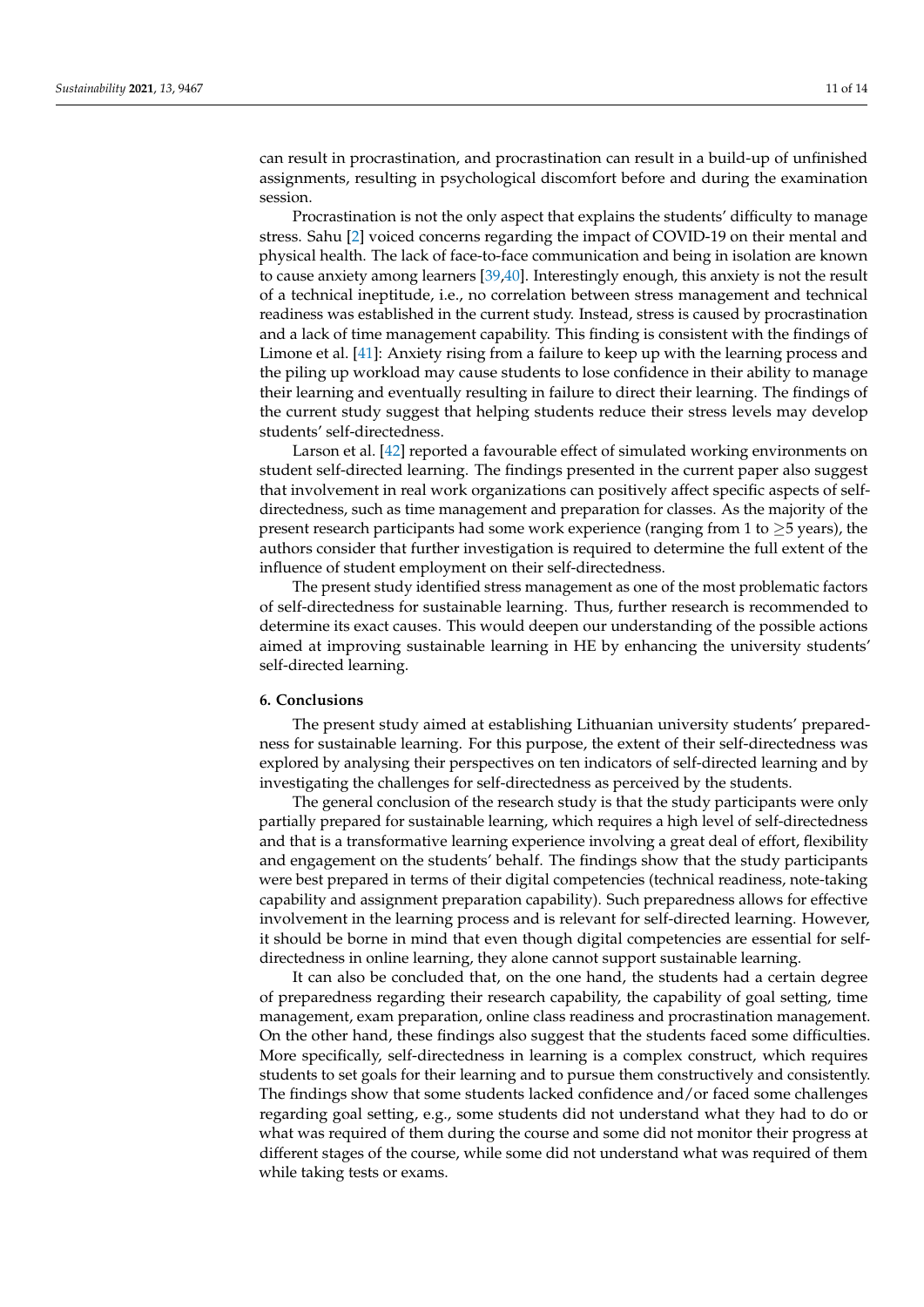The current research results also revealed that some students struggled to prepare for their online classes as they could not distinguish the most important information and could not cope with its abundance, which correlated with their inability to manage stress. It should also be pointed out that some students faced the challenge of failing to manage their time effectively, and that some of them gave in to procrastination. The abundance of distractions available online might have played a pivotal role in the so-called *digital natives*' perceived inability to manage their time and to take control of their learning.

The most alarming findings of the present research are related to the student-perceived challenge caused by their inability to manage stress. The findings suggest that the lack of time management and procrastination management capabilities could have contributed to high stress levels caused by the adverse effects of the COVID-19 pandemic and the unplanned transition to online learning. Significant stress levels could have hindered the students' self-directedness, which could have negatively impacted sustainable learning. Thus, it is evident that these findings call for action. University teachers should support the students who face such challenges, as the inability to manage stress poses serious threats to their move towards sustainable learning.

The present study is innovative as it is the first study in this field conducted in Lithuania. Even though the research was conducted relative to four universities in Lithuania, its results are valuable as they deepen our understanding of student preparedness for sustainable learning from the perspective of their self-directedness and provide insights regarding student-perceived challenges, which are essential for fostering sustainable learning in higher education.

**Author Contributions:** Conceptualization, N.B., R.L., J.S. and J.Š.; methodology, N.B., R.L. and J.Š.; software, R.L. and J.Š.; validation, R.L. and J.Š.; investigation, N.B., R.L., J.S. and J.Š.; resources, N.B., R.L., J.S. and J.Š.; data curation, N.B., R.L. and J.Š.; writing—original draft preparation, N.B., R.L., J.S. and J.Š.; writing—review and editing, N.B., R.L. and J.Š.; visualization, R.L. and J.Š.; All authors have read and agreed to the published version of the manuscript.

**Funding:** This research received no external funding.

**Institutional Review Board Statement:** Not applicable.

**Informed Consent Statement:** Informed consent was obtained from all subjects involved in the study. The study was conducted according to the guidelines of the Declaration of Helsinki. Ethical review and approval were not necessary.

**Data Availability Statement:** All data are available from the corresponding author upon reasonable request.

**Conflicts of Interest:** The authors declare no conflict of interest.

#### **References**

- <span id="page-11-0"></span>1. Aucejo, E.M.; French, J.; Araya, M.P.U.; Zafar, B. The impact of COVID-19 on student experiences and expectations: Evidence from a survey. *J. Public Econ.* **2020**, *191*, 104271. [\[CrossRef\]](http://doi.org/10.1016/j.jpubeco.2020.104271)
- <span id="page-11-1"></span>2. Sahu, P. Closure of universities due to coronavirus disease 2019 (COVID-19): Impact on education and mental health of students and academic staff. *Cureus* **2020**, *12*, e7541. [\[CrossRef\]](http://doi.org/10.7759/cureus.7541)
- <span id="page-11-2"></span>3. Marinoni, G.; Van't Land, H.; Jensen, T. The impact of Covid-19 on higher education around the world. In *IAU Global Survey Report*; International Association of Universities: Paris, France, 2020.
- <span id="page-11-3"></span>4. Burgess, S.; Sievertsen, H.H. *Schools, Skills, and Learning: The Impact of COVID-19 on Education*; International Association of Universities (IAU); UNESCO House: Paris, France, 2020.
- <span id="page-11-4"></span>5. Franchi, T. The impact of the Covid-19 pandemic on current anatomy education and future careers: A student's perspective. *Anat. Sci. Educ.* **2020**, *13*, 312–315. [\[CrossRef\]](http://doi.org/10.1002/ase.1966)
- <span id="page-11-5"></span>6. Sterling, S. *Sustainable Education: Re-Visioning Learning and Change. Schumacher Briefings*; Schumacher UK, CREATE Environment Centre: Bristol, UK, 2001.
- 7. Hopkins, C.; McKeown, R. Education for sustainable development: An international perspective. In *Education and Sustainability: Responding to the Global Challenge*; Commission on Education and Communication, IUCN: Gland, Switzerland; Cambridge, UK, 2002; p. 13.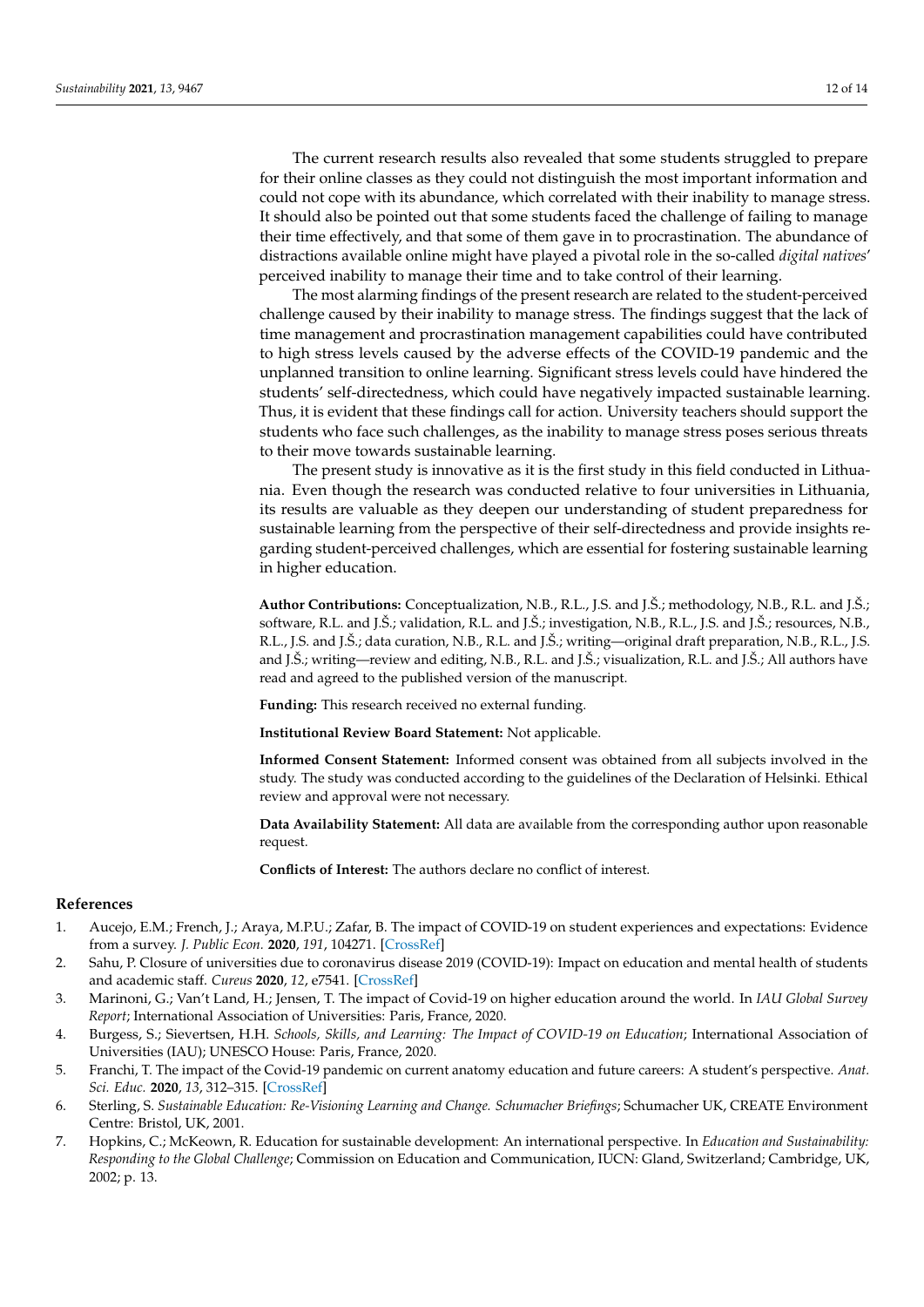- <span id="page-12-0"></span>8. McKeown, R.; Hopkins, C.A.; Rizi, R.; Chrystalbridge, M. *Education for Sustainable Development Toolkit*; Energy, Environment and Resources Center, University of Tennessee: Knoxville, TN, USA, 2002; p. 2002.
- <span id="page-12-1"></span>9. Hays, J.; Reinders, H. Sustainable learning and education: A curriculum for the future. *Int. Rev. Educ.* **2020**, *66*, 29–52. [\[CrossRef\]](http://doi.org/10.1007/s11159-020-09820-7)
- <span id="page-12-2"></span>10. Khiat, H. Academic performance and the practice of self-directed learning: The adult student perspective. *J. Furth. High. Educ.* **2017**, *41*, 44–59. [\[CrossRef\]](http://doi.org/10.1080/0309877X.2015.1062849)
- <span id="page-12-3"></span>11. Cebrián, G.; Junyent, M. Competencies in Education for Sustainable Development: Exploring the Student Teachers' Views. *Sustainability* **2015**, *7*, 2768–2786. [\[CrossRef\]](http://doi.org/10.3390/su7032768)
- 12. Katayama, J.; Gough, S. Developing sustainable development within the higher education curriculum: Observations on the HEFCE strategic review. *Environ. Educ. Res.* **2008**, *14*, 413–422. [\[CrossRef\]](http://doi.org/10.1080/13504620802278837)
- <span id="page-12-11"></span>13. Wiek, A.; Withycombe, L.; Redman, C.L. Key competencies in sustainability: A reference framework for academic program development. *Sustain. Sci.* **2011**, *6*, 203–218. [\[CrossRef\]](http://doi.org/10.1007/s11625-011-0132-6)
- <span id="page-12-4"></span>14. Evans, T.L. Competencies and Pedagogies for Sustainability Education: A Roadmap for Sustainability in Studies Program Development in Colleges and Universities. *Sustainability* **2019**, *11*, 5526. [\[CrossRef\]](http://doi.org/10.3390/su11195526)
- <span id="page-12-5"></span>15. Barth, M.; Godemann, J.; Rieckmann, M.; Stoltenberg, U. Developing key competencies for sustainable development in higher education. *Int. J. Sustain. High. Educ.* **2007**, *8*, 416–430. [\[CrossRef\]](http://doi.org/10.1108/14676370710823582)
- 16. Cebrián, G.; Junyent, M.; Mulà, I. Competencies in Education for Sustainable Development: Emerging Teaching and Research Developments. *Sustainability* **2020**, *12*, 579. [\[CrossRef\]](http://doi.org/10.3390/su12020579)
- <span id="page-12-8"></span>17. Blake, J.; Sterling, S.; Goodson, I. Transformative learning for a sustainable future: An exploration of pedagogies for change at an alternative college. *Sustainability* **2013**, *5*, 5347–5372. [\[CrossRef\]](http://doi.org/10.3390/su5125347)
- <span id="page-12-6"></span>18. Mezirow, J. Transformative Learning as Discourse. *J. Transform. Educ.* **2003**, *1*, 58–63. [\[CrossRef\]](http://doi.org/10.1177/1541344603252172)
- <span id="page-12-7"></span>19. Sterling, S. Transformative learning and sustainability: Sketching the conceptual ground. *Learn. Teach. High. Educ.* **2011**, *5*, 17–33.
- <span id="page-12-9"></span>20. Entwistle, N. Approaches to learning and forms of understanding. *Teach. Learn. High. Educ.* **1998**, *72*, 98.
- 21. Biggs, J. What the student does: Teaching for enhanced learning. *High. Educ. Res. Dev.* **1999**, *18*, 57–75. [\[CrossRef\]](http://doi.org/10.1080/0729436990180105)
- 22. Struyven, K.; Dochy, F.; Janssens, S. Students' perceptions about evaluation and assessment in higher education: A review. *Assess. Eval. High. Educ.* **2005**, *30*, 325–341. [\[CrossRef\]](http://doi.org/10.1080/02602930500099102)
- 23. Shephard, K.; Harraway, J.; Lovelock, B.; Mirosa, M.; Skeaff, S.; Slooten, L.; Strack, M.; Furnari, M.; Jowett, T.; Deaker, L. Seeking Learning outcomes appropriate for 'education for sustainable development' and for higher education. *Assess. Eval. High. Educ.* **2015**, *40*, 855–866. [\[CrossRef\]](http://doi.org/10.1080/02602938.2015.1009871)
- <span id="page-12-10"></span>24. Burkšaitienė, N.; Šliogerienė, J. Lithuanian undergraduate students' approaches to learning English for Specific Purposes. J. Educ. *Cult. Soc.* **2021**, *12*, 469–477. [\[CrossRef\]](http://doi.org/10.15503/jecs2021.1.469.477)
- <span id="page-12-12"></span>25. Sandars, J.; Walsh, K. Self-directed learning. *Educ. Prim. Care* **2016**, *27*, 151–152. [\[CrossRef\]](http://doi.org/10.1080/14739879.2016.1149956)
- 26. Blaschke, L.M. Using social media to engage and develop the online learner in self-determined learning. *Res. Learn. Technol.* **2014**, *22*, 21635. [\[CrossRef\]](http://doi.org/10.3402/rlt.v22.21635)
- 27. Brydges, R.; Carnahan, H.; Rose, D.; Dubrowski, A. Comparing self-guided learning and educator-guided learning formats for simulation-based clinical training. *J. Adv. Nurs.* **2010**, *66*, 1832–1844. [\[CrossRef\]](http://doi.org/10.1111/j.1365-2648.2010.05338.x)
- <span id="page-12-13"></span>28. Merriam, S.B. Andragogy and adult learning: Pillars of adult learning theory. In *The New Update on Adult Learning Theory*; Merriam, S.B., Ed.; Jossey-Bass: San Francisco, CA, USA, 2001.
- <span id="page-12-14"></span>29. Garrison, D.R. Self-Directed Learning: Toward a Comprehensive Model. *Adult Educ. Q.* **1997**, *48*, 18–33. [\[CrossRef\]](http://doi.org/10.1177/074171369704800103)
- <span id="page-12-15"></span>30. Hiemstra, R. Self-directed learning. In *The International Encyclopedia of Education*, 2nd ed.; Husen, T., Postlethwaite, T.N., Eds.; Pergamon Press: Oxford, UK, 1994.
- <span id="page-12-16"></span>31. Gibbons, M. *The Self-Directed Learning Handbook: Challenging Adolescent Students to Excel*; Jossey-Bass: San Francisco, CA, USA, 2002.
- <span id="page-12-17"></span>32. Brookfield, S.D. *International Handbook of Education for the Changing World of Work*; Springer Science+Business Media: Dordrecht, The Netherlands, 2009; ISBN 978-1-4020-5280-4.
- <span id="page-12-18"></span>33. Leal Filho, W.; Raath, S.; Lazzarini, B.; Vargas, V.R.; de Souza, L.; Anholon, R.; Quelhas, O.L.G.; Haddad, R.; Klavins, M.; Orlovic, V.L. The role of transformation in learning and education for sustainability. *J. Clean. Prod.* **2018**, *199*, 286–295. [\[CrossRef\]](http://doi.org/10.1016/j.jclepro.2018.07.017)
- <span id="page-12-19"></span>34. Martin, F.; Stamper, B.; Flowers, C. Examining Student Perception of Readiness for Online Learning: Importance and Confidence. *Online Learn.* **2020**, *24*, 38–58. [\[CrossRef\]](http://doi.org/10.24059/olj.v24i2.2053)
- 35. Tang, Y.M.; Chen, P.C.; Law, K.M.; Wu, C.H.; Lau, Y.Y.; Guan, J.; He, D.; Ho, G.T. Comparative analysis of Student's live online learning readiness during the coronavirus (COVID-19) pandemic in the higher education sector. *Comput. Educ.* **2021**, *168*, 104211. [\[CrossRef\]](http://doi.org/10.1016/j.compedu.2021.104211) [\[PubMed\]](http://www.ncbi.nlm.nih.gov/pubmed/33879955)
- 36. Jamalpur, B.; Chythanya, K.R.; Kumar, K.S. A Comprehensive Overview of Online Education-Impact on Engineering Students during COVID-19. *Mater. Today Proc.* **2021**, in press. [\[CrossRef\]](http://doi.org/10.1016/j.matpr.2021.01.749)
- <span id="page-12-20"></span>37. García-Morales, V.J.; Garrido-Moreno, A.; Martín-Rojas, R. The transformation of higher education after the COVID disruption: Emerging challenges in an online learning scenario. *Front. Psychol.* **2021**, *12*, 196. [\[CrossRef\]](http://doi.org/10.3389/fpsyg.2021.616059) [\[PubMed\]](http://www.ncbi.nlm.nih.gov/pubmed/33643144)
- <span id="page-12-21"></span>38. Zureick, A.H.; Burk-Rafel, J.; Purkiss, J.A.; Hortsch, M. The interrupted learner: How distractions during live and video lectures influence learning outcomes. *Anat. Sci. Educ.* **2018**, *11*, 366–376. [\[CrossRef\]](http://doi.org/10.1002/ase.1754) [\[PubMed\]](http://www.ncbi.nlm.nih.gov/pubmed/29178200)